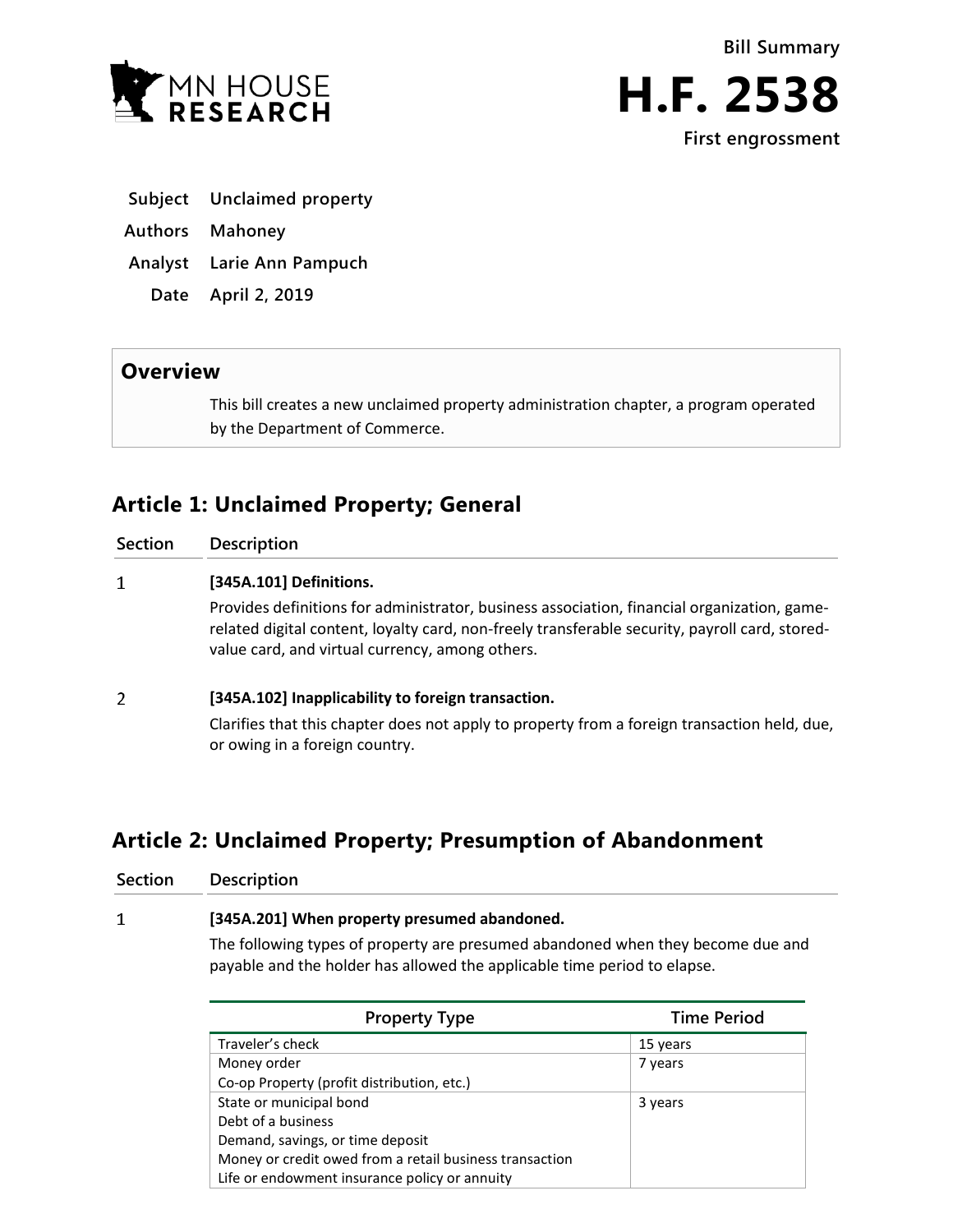| Proceeds from a class action held by a court                                                       |                                                                 |
|----------------------------------------------------------------------------------------------------|-----------------------------------------------------------------|
| Property where a time period is not otherwise specified                                            |                                                                 |
| Life or endowment insurance policy where payment is owed on<br>proof of death, but has not matured | 2 or 3 years                                                    |
| Prepayment of funeral expenses                                                                     | 1 or 2 years, or 30 years<br>after the contract was<br>executed |
| Property from a business that has dissolved                                                        | 1 year                                                          |
| Property held by a government, including municipal bond                                            |                                                                 |
| interest                                                                                           |                                                                 |
| Wages, commissions, bonuses, or reimbursement<br>Utility deposit or refund                         |                                                                 |

#### $\overline{2}$ **[345A.202] When tax deferred retirement account presumed abandoned.**

Abandonment occurs for property in tax-deferred pension accounts three years after certain events occur.

#### 3 **[345A.203] When other tax deferred account presumed abandoned.**

Abandonment occurs for property in other tax-deferred accounts, such as a health savings accounts, three years after certain events occur, and two years if the owner is deceased and certain events occur.

#### $\overline{4}$ **[345A.204] When custodial account for minor presumed abandoned.**

Abandonment occurs for property in an account held on behalf of a minor three years after certain events occur.

#### 5 **[345A.205] When contents of safe deposit box presumed abandoned.**

Abandonment occurs for property in a safe deposit box, and the proceeds of a sale of the property by the holder, five years after the lease ends or the earliest the holder can legally remove and dispose of safe deposit box property without the consent of the owner.

#### 6 **[345A.206] When stored-value card presumed abandoned.**

Abandonment occurs for stored-value cards, other than payroll or gift cards, three years after certain events occur. The amount abandoned is the net card value at the time it is presumed abandoned. If the card does not have an expiration date, the holder must honor the card indefinitely and then request reimbursement from the administrator.

#### $\overline{7}$ **[345A.208] When security presumed abandoned.**

Abandonment occurs for securities the earlier of three years after the date the holder sends a communication that is returned as undelivered, five years after the date of the owner's last indication of interest in the security, or two years after the date of the owner's death.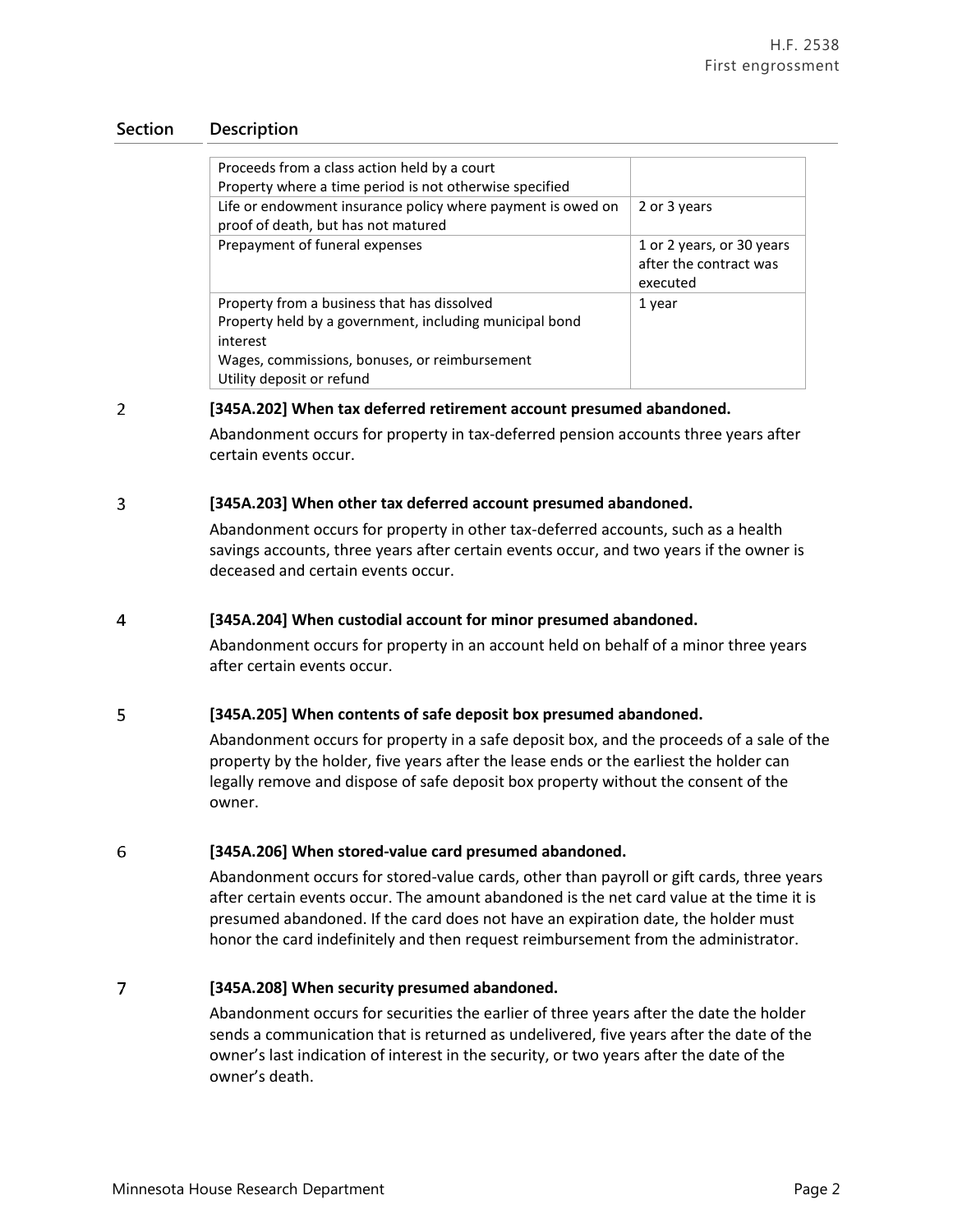#### 8 **[345A.209] When related property presumed abandoned.**

After property is presumed abandoned any other property right or interest accrued or accruing from the property and not previously presumed abandoned—is also presumed abandoned.

#### 9 **[345A.210] Indication of apparent owner interest in property.**

Property is presumed abandoned from the later of the date provided by a section of this bill or the latest indication of interest by the owner. Interest is indicated through certain activities.

#### 10 **[345A.211] Knowledge of death of insured or annuitant.**

Defines "death master file" as the United States Social Security Administration Death Master File or another equally comprehensive service. For life or endowment insurance policies or annuity contracts owed on proof of death, but that haven't matured as of death, the holder has knowledge of the insured's death under certain circumstances. Requires holders to compare current insurance policies and annuities at least semiannual by using the death master file. Provides directions as to what is considered an exact or partial match under the death master file.

#### 11 **[345A.211] Deposit account for proceeds of insurance policy or annuity contract.**

Clarifies that if proceeds from a life or endowment insurance policy or annuity contract are deposited into a checking account with the insurance company for the policy's beneficiaries, the life or endowment insurance policy or annuity contract includes the amount deposited.

# **Article 3: Unclaimed Property; Rules for Taking Custody of Property Presumed Abandoned**

| <b>Section</b> | <b>Description</b>                                                                                                                                                                                                                                                                                                              |  |
|----------------|---------------------------------------------------------------------------------------------------------------------------------------------------------------------------------------------------------------------------------------------------------------------------------------------------------------------------------|--|
| 1              | [345A.301] Address of apparent owner to establish priority.                                                                                                                                                                                                                                                                     |  |
|                | Provides rules for determining an owner's last known address.                                                                                                                                                                                                                                                                   |  |
| 2              | [345A.302] Address of apparent owner in this state.                                                                                                                                                                                                                                                                             |  |
|                | Allows the administrator to take custody of property that is presumed abandoned<br>whether located in this state or elsewhere if the last known address of the owner is in this<br>state or the records of the holder do not identify the last known address, but the<br>administrator has determined that it is in this state. |  |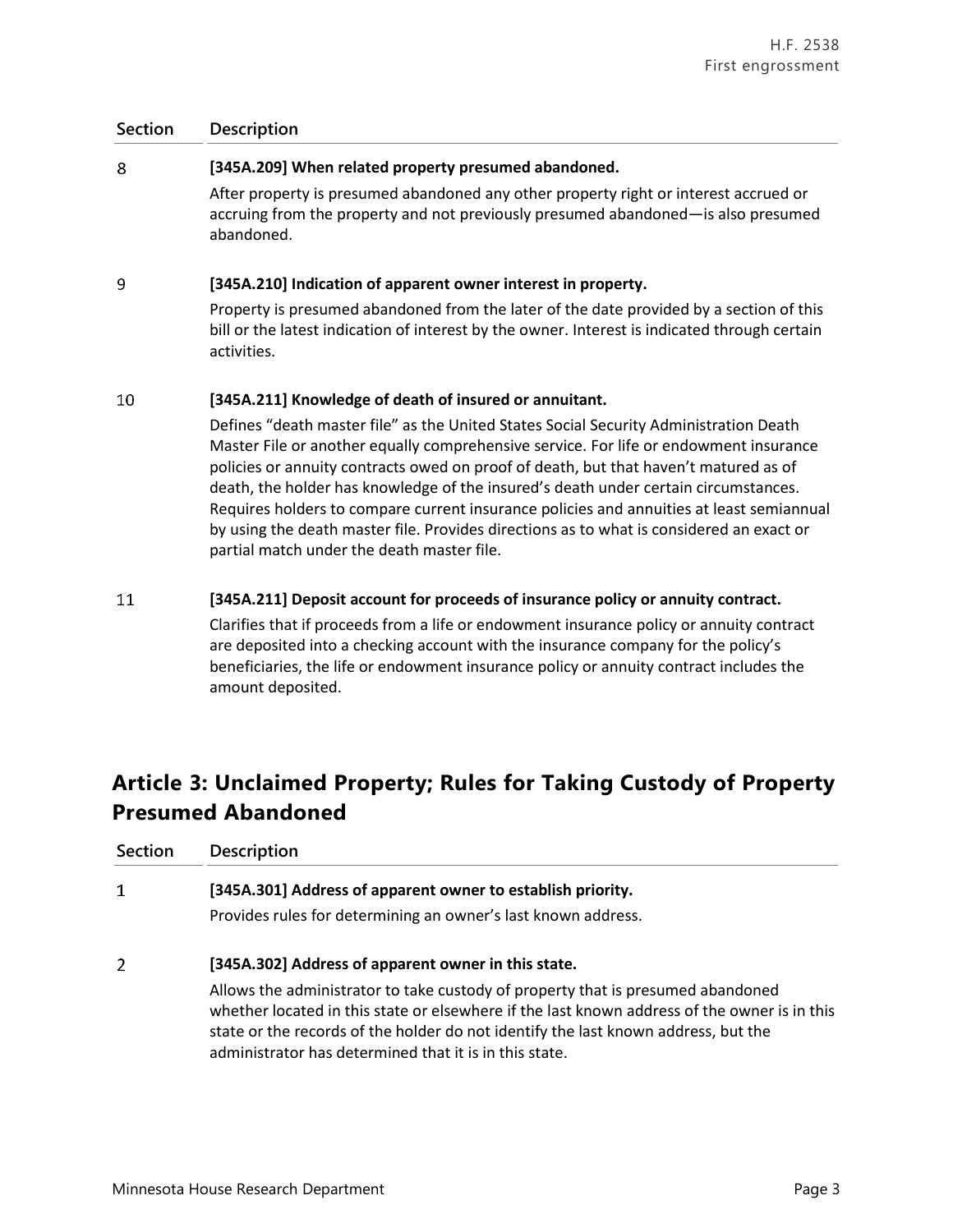## 3 **[345A.303] If records show multiple addresses of apparent owner.** Provides rules for determining which state takes custody of property presumed abandoned when there are multiple addresses for the owner. 4 **[345A.304] Holder domiciled in this state.** Allows the administrator to take custody of property located in this state, another state, or a foreign country if the holder is located in this state and certain requirements are met. 5 **[345A.305] Custody if transaction took place in this state.** Allows the administrator to take custody of property located in this state or another state if the transaction that led to the property took place in this state and certain requirements are met. 6 **[345A.306] Traveler's check, money order, or similar instrument.** Allows the administrator to take custody of amounts payable on a traveler's check, money order, or similar instrument, to the extent allowed under federal law. **[345A.307] Burden of proof to establish administrator's right to custody.**  $\overline{7}$ Gives the administrator the burden of proof to show the amount of the property, that it is presumed abandoned, and that the property is subject to custody of the administrator, if

there is a dispute concerning property the administrator has asserted a right to.

## **Article 4: Unclaimed Property; Report by Holder**

**Section Description**

#### $\mathbf{1}$ **[345A.401] Report required by holder.**

Requires a holder of property to report it to the administrator. Requires a holder to submit the report electronically in a form acceptable to the administrator. Allows a holder to contract with a third party to complete the report. Clarifies that, in either case, the holder is responsible for submitting a complete, accurate, and timely report, and delivering property to the administrator.

#### $\overline{2}$ **[345A.402] Content of report.**

Requires the report by a holder of property to contain certain information, including information about the owner. Allows holders to aggregate items valued under \$50. Allows the administrator to waive reporting requirements relating to information about owners for aggregated amounts.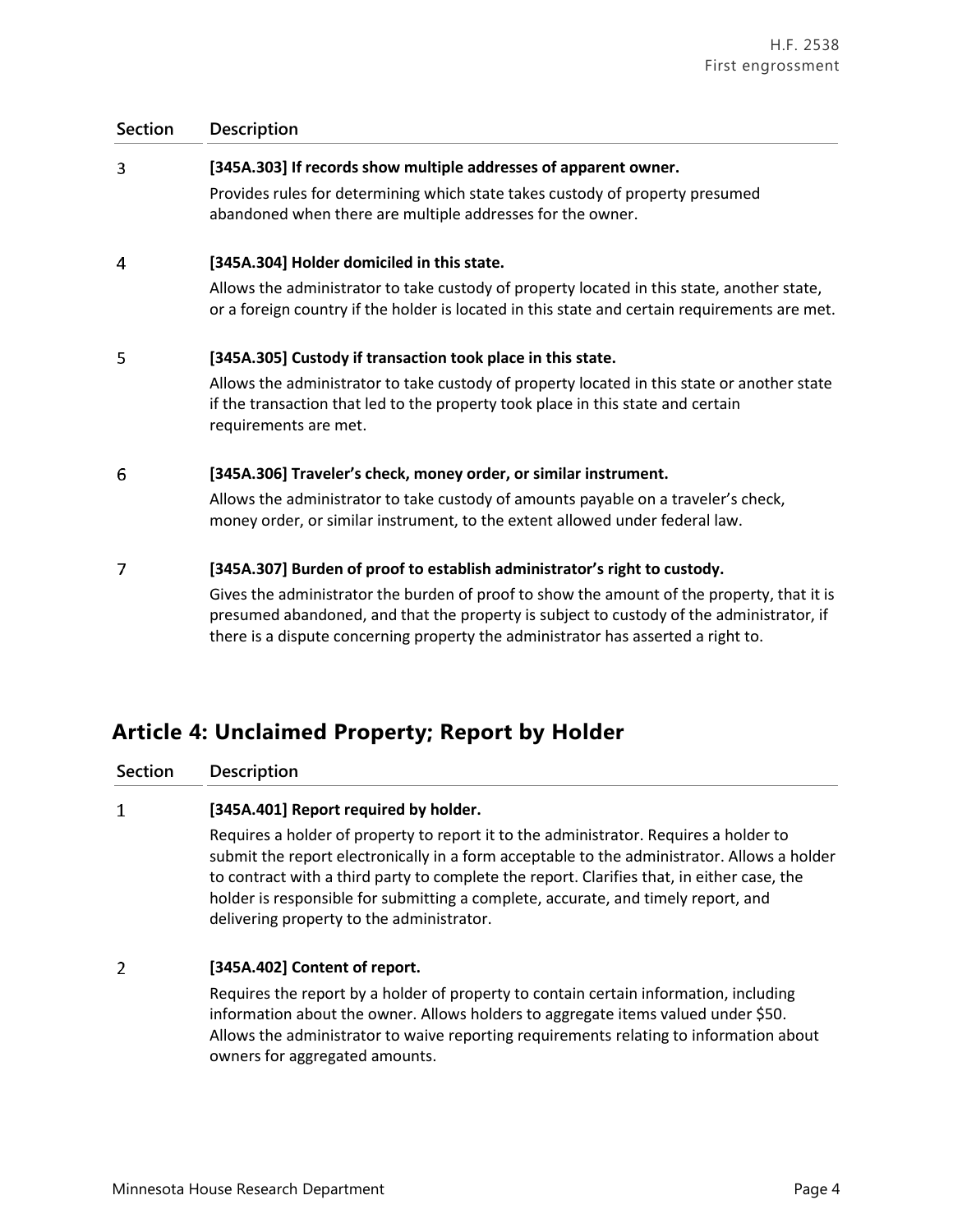| <b>Section</b> | Description                                                                                                                                                                       |  |
|----------------|-----------------------------------------------------------------------------------------------------------------------------------------------------------------------------------|--|
| 3              | [345A.403] When report to be filed.                                                                                                                                               |  |
|                | Requires holders of property to file reports with the administrator by November 1, or<br>May 1 for an insurance company. A holder may request an extension to file the report.    |  |
| 4              | [345A.404] Retention of records by holder.                                                                                                                                        |  |
|                | Requires holders of property to retain records of reports submitted for ten years.                                                                                                |  |
| 5              | [345A.405] Property reportable and payable or deliverable absent owner demand.                                                                                                    |  |
|                | Clarifies that property is reportable and payable under this chapter even if the owner fails<br>to make a demand or present an instrument or document required to obtain payment. |  |

# **Article 5: Unclaimed Property; Notice to Apparent Owner of Property Presumed Abandoned**

**Section Description**

#### $\mathbf{1}$ **[345A.501] Notice to apparent owner by holder.**

Requires a holder to mail a notice to an owner not more than 180 days nor less than 60 days before the holder must report the property to the administrator if possible and the amount is over \$50. Clarifies that in addition to any other indication of an owner's interest in the property, a signed receipt from certified mail constitutes a recorded communication.

#### $\overline{2}$ **[345A.502] Contents of notice by holder**

Requires the notice from the holder of property to the owner to include certain information.

#### $\mathbf{3}$ **[345A.503] Notice by administrator.**

Requires the administrator to give notice to an owner that property is being held by the administrator. Requires the administrator to publish certain information every 12 months in a newspaper in each county of this state, and maintain a website or database accessible by the public. Allows the commissioner to publish information in other ways.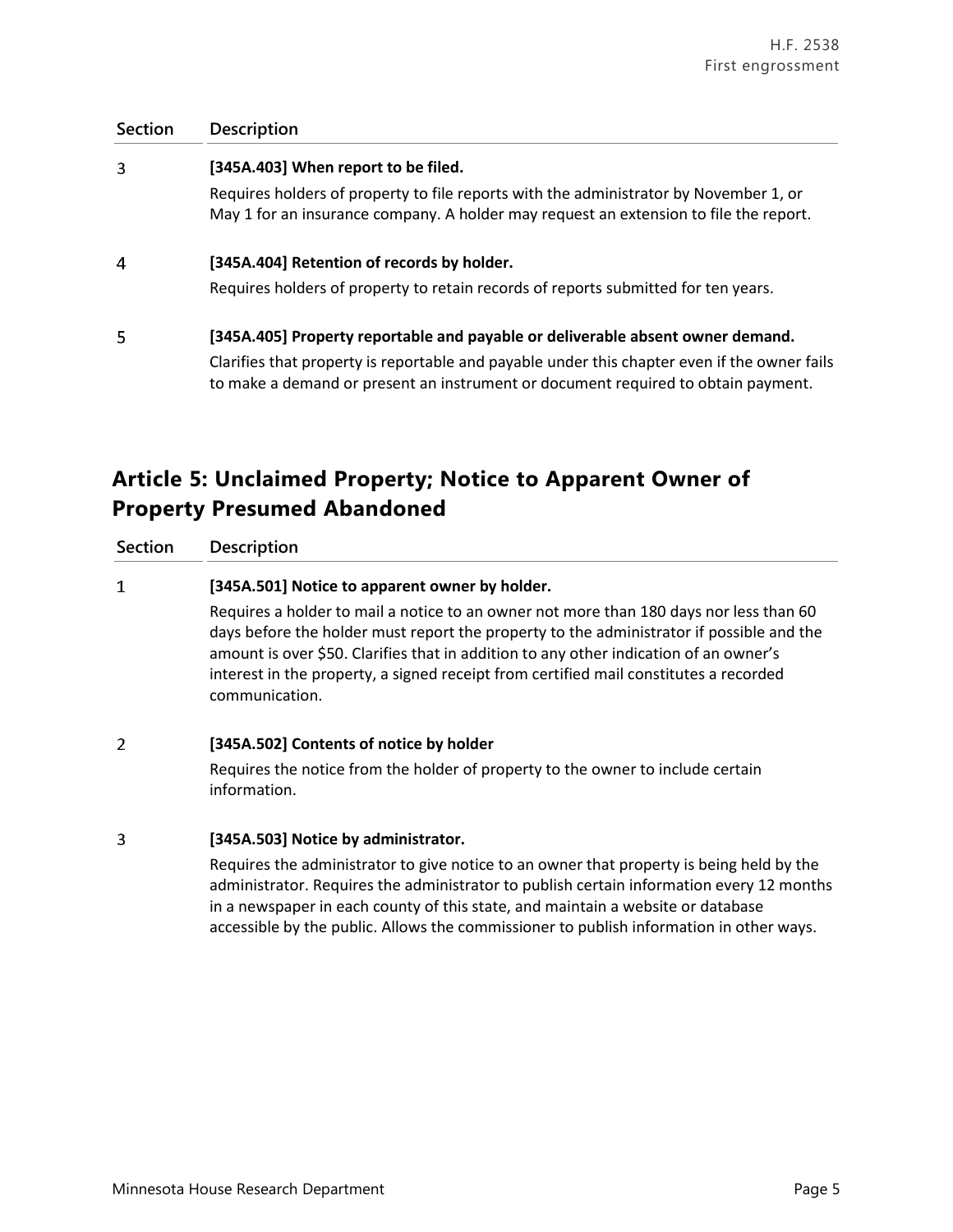# **Article 6: Unclaimed Property; Taking Custody of Property by Administrator**

**Section Description**

#### $\mathbf{1}$ **[345A.601] Dormancy charge.**

Allows a holder of property to deduct a dormancy charge from property required to be paid to the administrator if certain requirements are met. Limits the amount of the deduction.

#### $\overline{2}$ **[345A.602] Payment or delivery of property to administrator.**

Requires a holder of property to pay the administrator the property described in the report upon filing it with the administrator. Provides specific procedures for the payment of different types of property. Indemnifies a holder acting under this section for a claim related to the property after it has been delivered to the administrator.

#### 3 **[345A.603] Effect of payment or delivery of property to administrator.**

Clarifies that the administrator assumes custody and responsibility for property after it has been delivered. A holder of property that pays property to the administrator in good faith and in compliance with sections 345A.501 and 345A.502 is relieved of liability.

#### 4 **[345A.604] Recovery of property by holders from administrator.**

Allows a holder of property to file a claim for reimbursement from the administrator if the holder transferred property in error or paid the owner after transferring the property to the administrator. Requires the holder to submit sufficient evidence for reimbursement.

#### 5 **[345A.605] Crediting income or gain to owner's account.**

Provides that if property other than money is delivered to the administrator, the owner is entitled to receive income or gain realized on the property before the property is sold. If the property was interest-bearing, the administrator must pay interest at a certain rate. Interest begins to accrue when the property is delivered to the administrator and ends the earlier of ten years after its delivery or the date it was paid to the owner.

#### 6 **[345A.606] Administrator's options as to custody.**

Allows the administrator to decline to take custody of property under certain circumstances. Allows a holder of property to pay property to the administrator before the property is presumed abandoned if certain requirements are met. Upon payment to the administrator the property is presumed abandoned.

#### $\overline{7}$ **[345A.607] Disposition of property having no substantial value; Immunity from liability.**

Provides that if the administrator takes custody of property and later determines it has no value or that the cost of disposing the property will exceeds it value, the administrator can return the property to the holder or destroy it. Prohibits a legal action against the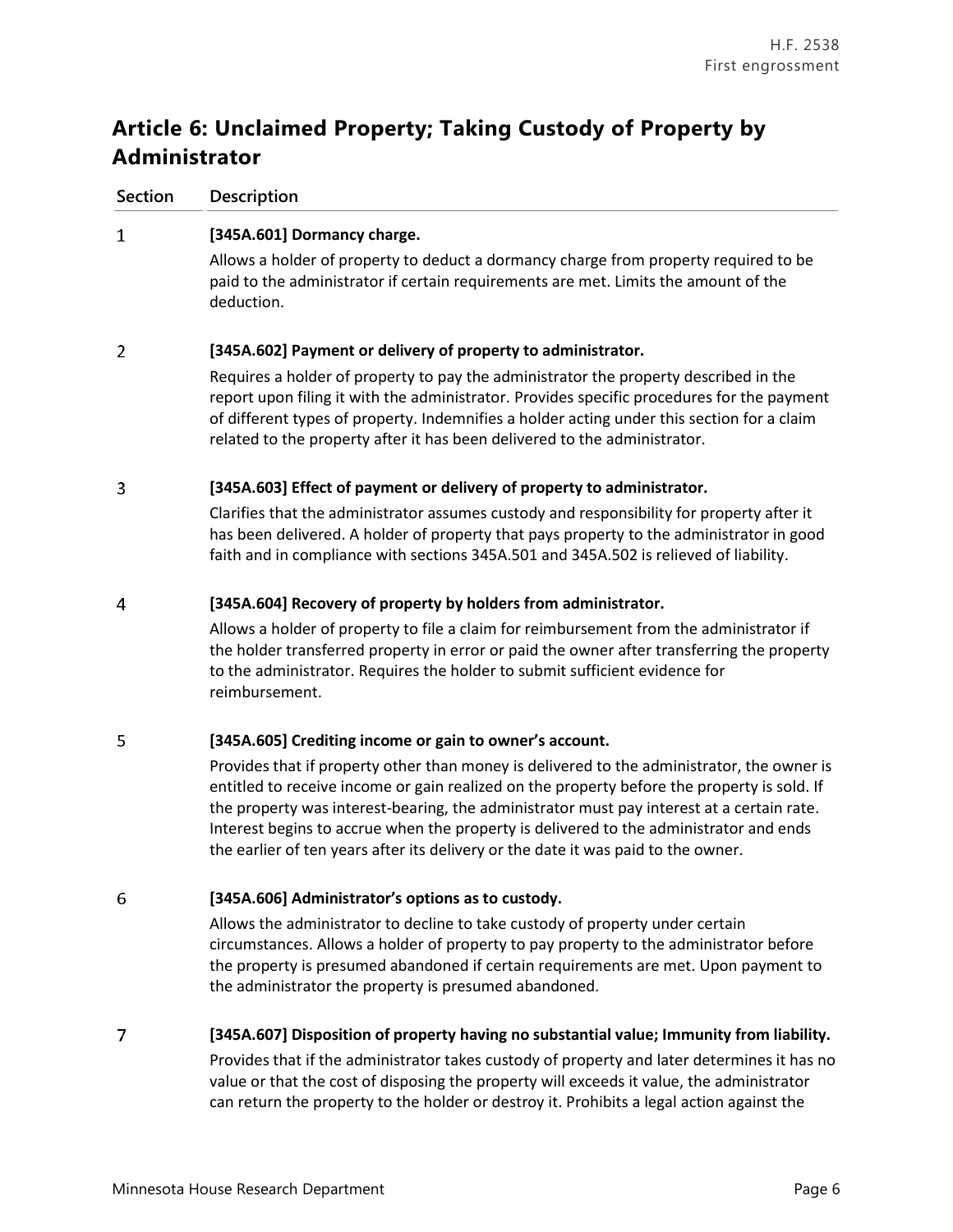administrator or the state based on steps taken under this section, except for intentional misconduct.

#### 8 **[345A.608] Periods of limitation and repose.**

Clarifies that a period of limitations on an owner's right to receive or recover property does not prevent the property from being presumed abandoned or affect the duty of a holder to file a report and pay the property to the administrator. Limits the administrator's ability to maintain a legal action to enforce the requirements of this act to ten years after the holder identified the property in a report to the administrator or otherwise notified the administrator.

## **Article 7: Unclaimed Property; Sale of Property by Administrator**

|  | <b>Section</b> | <b>Description</b> |
|--|----------------|--------------------|
|--|----------------|--------------------|

#### $\mathbf{1}$ **[345A.701] Public sale of property.**

Allows the administrator to sell property that has been held by the administrator for at least three years. Requires the administrator to notify the public of the sale and include certain information. Allows the administrator to decline the highest bid at sale if it is insufficient and reoffer the property for sale at a later date.

#### $\overline{2}$ **[345A.702] Disposal of securities.**

Allows the administrator to sell a security if it has been held by the administrator for at least one year or if requested to do so by the owner. Prohibits the administrator for selling a publicly traded security for less than the prevailing price on the exchange.

#### 3 **[345A.704] Purchaser owns property after sale.**

Clarifies that a purchaser of property at a sale conducted by the administrator takes the property free of all claims of the prior holder or owner. Requires the administrator to execute documents necessary to complete the transfer of ownership to the purchaser.

## **Article 8: Unclaimed Property; Administration of Property**

**Section Description**

 $\mathbf{1}$ 

## **[345A.801] Deposit of funds by administrator.**

Requires the administrator to deposit all funds from this chapter in the general fund except for expenses of disposition of property, expenses incurred in examining records or collecting property; and as otherwise provided in this chapter.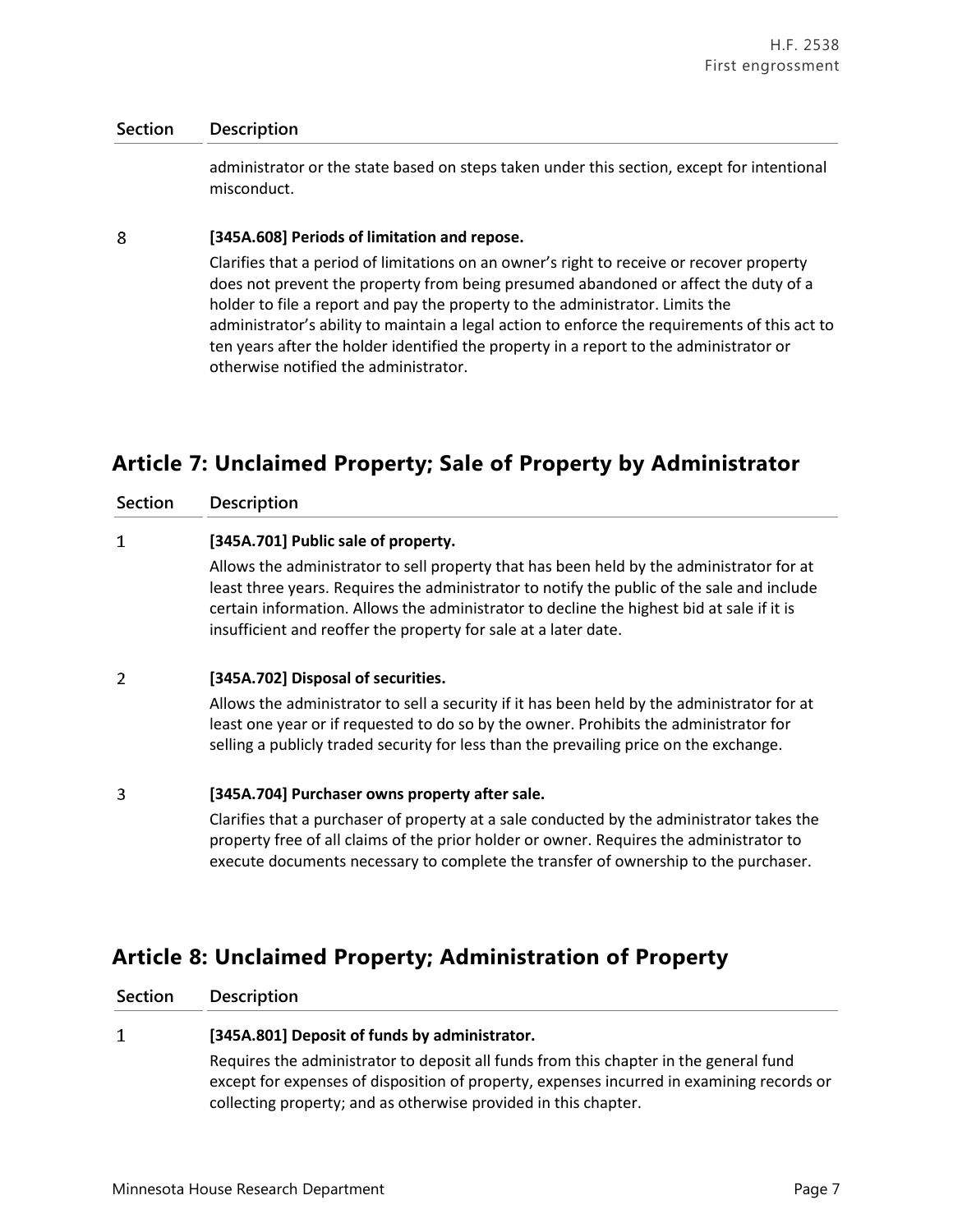| Section | Description                                                                                                                                 |
|---------|---------------------------------------------------------------------------------------------------------------------------------------------|
|         | [345A.802] Administrator to retain records of property.                                                                                     |
|         | Requires the administrator to keep certain records regarding owners, addresses, account<br>numbers, company names, and amounts due or paid. |

# **Article 9: Unclaimed Property; Confidentiality and Security of Information**

**Section Description**

#### $\mathbf{1}$ **[345A.901] Data practices.**

Classifies data received by the administrator during an examination or from a person making a claim for property as private or nonpublic, with certain exceptions. Requires the administrator to include on its website or in a database the name of each owner of property held by the administrator. Allows the administrator to make other types of public notifications if it will assist in returning property.

# **Article 10: Unclaimed Property; Hearings, Procedure, and Judicial Review**

**Section Description**

 $\mathbf{1}$ 

## **Agreements to locate reported property.**

Prohibits a person from receiving compensation for locating property if 24 months have not passed since the property was given to the administrator. Limits the compensation a person can receive for locating property to 15 percent of the amount collected.

#### $\overline{2}$ **Administrator's duties.**

Allows the administrator to examine records of a holder that are reasonably necessary to determine whether the holder is complying with this chapter. Allows the administrator to issue a subpoena for records, bring judicial action to enforce the subpoena, and impose penalties under section 345.55 (which includes a misdemeanor, gross misdemeanor, and interest). Allows the administrator to contract with a person to conduct an examination, pursuant to a request for proposal. Allows the administrator to charge an examination fee based on certain costs. Classifies data from an examination or audit as private and nonpublic, with exceptions.

#### 3 **Failure of person examined to retain records.**

Allows the commissioner to determine the value of property through estimation, where the holder has not retained the required records. Clarifies that a payment based on